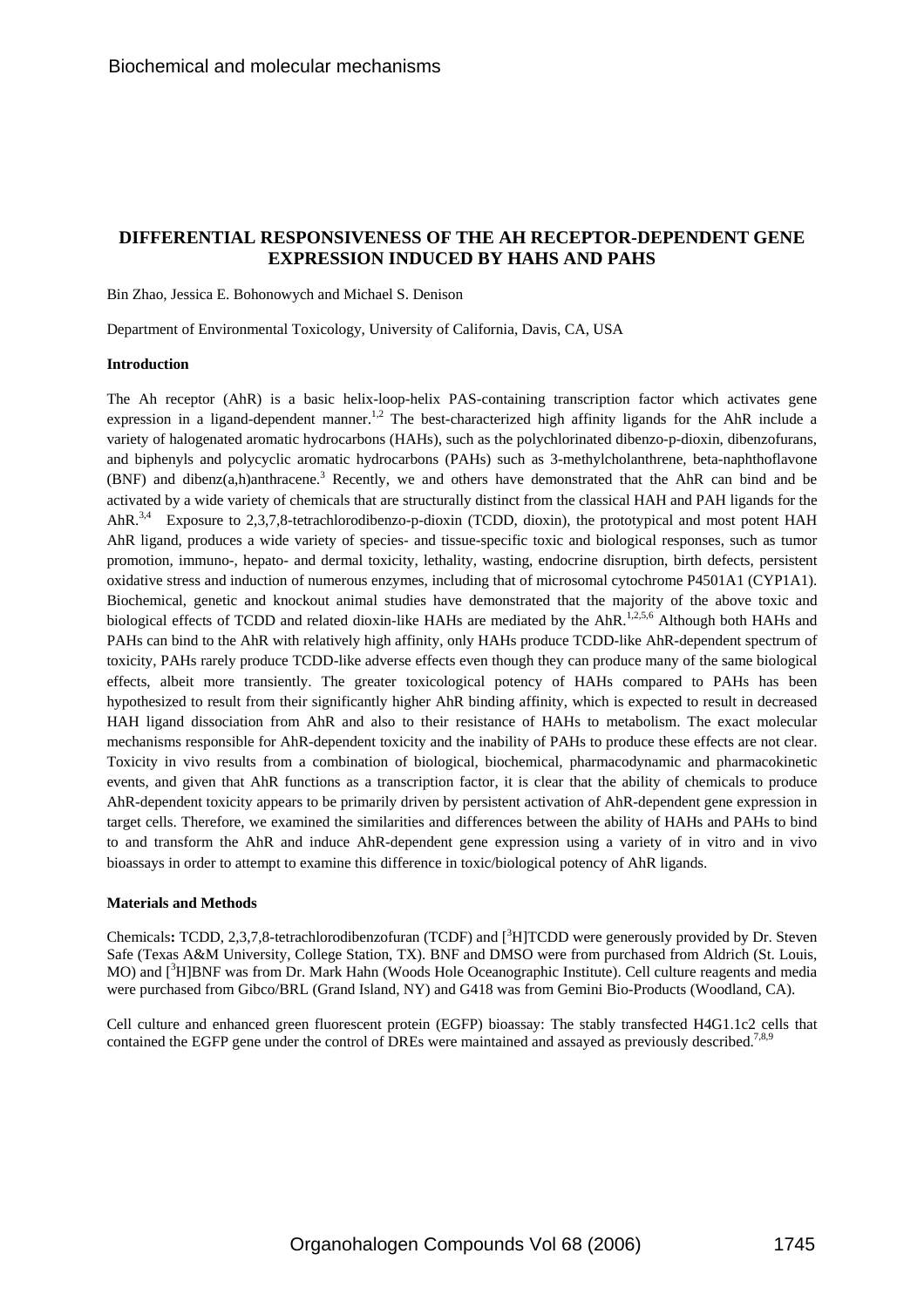AhR ligand binding: The AhR  $[^{3}H]TCDD$  or  $[^{3}H]BNF$  ligand binding and dissociation experiments were carried out as described previously in detail by using the hepatic cytosol from various species (rat, mouse, guinea pig, and hamster).<sup>10</sup>

### **Results and Discussion**

TCDD and BNF dose response experiments in H4G1.1c2 cells for 24 hours revealed that both TCDD and BNF induced AhR dependent GFP expression to a comparable maximum activity in a dose dependent manner, although BNF was at least 1,000-fold lower in inducing potency. This difference in relative inducing potency for BNF and TCDD is significantly greater than their relative ligand binding affinities. The greater AhR binding affinity of TCDD compared to BNF has been suggested to contribute to the relative differences in toxic potency, in that it may allow BNF to more readily dissociate from the AhR, leading to more rapid inactivation of BNF-occupied AhR and hence more transient induction. However, our ligand dissociation experiments clearly demonstrate that binding of either [<sup>3</sup>H]TCDD or [<sup>3</sup>H]BNF to cytosolic AhR from various species was essentially irreversible in the window of the tested time (24 hours) indicating that the dissociation hypothesis with these ligands and species is incorrect and that differences in HAHs and PAHs persistence of gene expression results from other factors.

Another possibility is that the toxicity of a given AhR ligand is simply based on its metabolic persistence, rather than its relative affinity for the AhR. To test this hypothesis, the EGFP assay provides us with a unique avenue in which to easily examine ligand-induced AhR-dependent gene expression in a "real-time" manner for an extended period of time in the same cells which can not be accomplished by some other systems.<sup>8</sup> While induction of EGFP reporter gene expression in stably transfected rat hepatoma (H4IIe) cells by a single dose of 1 nM TCDD was maximal at 5 days and remained elevated for up to 10 days, induction by 0.1 µM BNF was maximal by 2 days and it decreased to background by day 10 (Figure 1A). Interestingly, the induction of EGFP expression by 0.1 µM BNF reached the same maximal level as TCDD at 1 day, while less induction level was observed for BNF after 2 days. If the persistence of activation is simply due to metabolism of BNF, then initial treatment of cells with increasing concentrations should result in greater levels of EGFP accumulation and persistence of induction. In fact, BNF at higher concentrations (1 and 10 µM) induced progressively higher and more persistent levels of EGFP expression. It should be noted that because EGFP is extremely stable ( $T1/2 > 23$ ) h), reporter gene signal output at any time point is the combination of newly expressed EGFP, but also existing EGFP that will be very slowly lost. These results demonstrated that decreased PAH induction response compared to that induced by TCDD at later time points is very likely due to metabolism/inactivation of BNF, which progressively results in lower levels of EGFP expression over time. Another avenue in which to test the metabolism theory is to examine the effects of daily treatment of cells to BNF on the induction response compared to TCDD. When cells were repeatedly treated daily with 1 µM BNF, a relatively persistent EGFP expression was observed that was fairly comparable to that obtained with a single treatment with 1 nM TCDD (Figure 1B). These results demonstrate that chronic exposure of cells to BNF results in persistent induction of AhR-dependent gene expression and further support the hypothesis that the transient induction response with BNF was primarily due to its metabolism. Relatively persistent binding of both ligands and the relatively rapid turnover of occupied AhR in treated cells are inconsistent with ligand dissociation being responsible for persistent gene activation. While AhR binding affinity is an important consideration when lower than saturating concentrations of chemicals are present in a response cell, our results are consistent with the hypothesis that the greater persistence of HAH-inducible gene expression is more dependent upon the metabolic stability of the HAH ligand rather than its affinity for and persistence in binding to the AhR. While it is possible that there are differences in the ability of HAH- versus PAH-bound AhR complexes to bind to and activate gene expression, these differences remain to be identified. Overall, we propose that the toxicity of HAHs results from chronic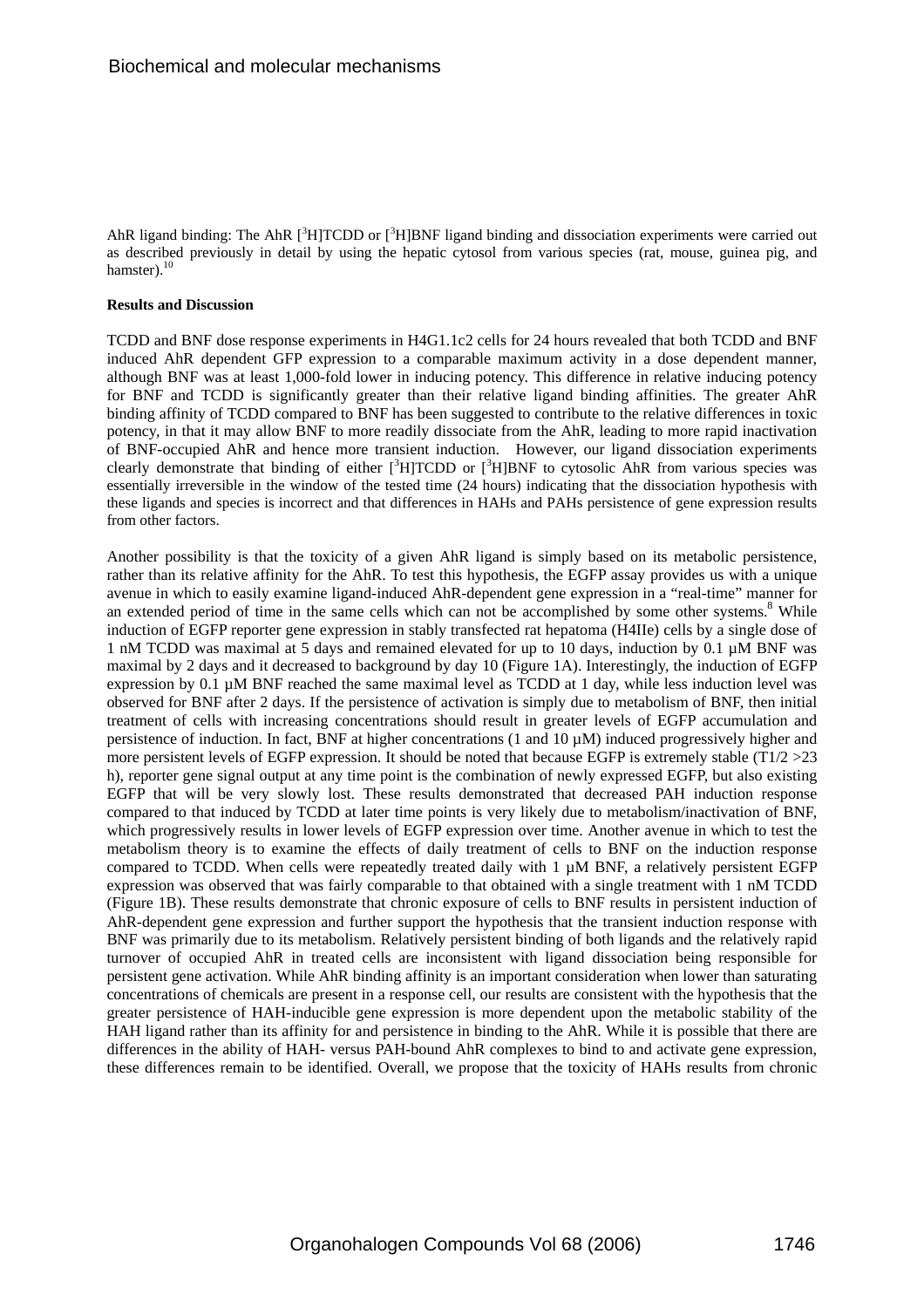activation of AhR-responsive genes as a result of continual activation of newly synthesized AhR, rather than persistent activation of the existing pool of AhR in a given cell. In this scenario, PAHs and HAHs activate AhR-dependent gene expression exactly the same, but as CYP1A enzymes are induced by the AhR, they (and other cellular enzymes) subsequently begin to metabolize the PAH reducing its concentration over time; the HAH is unaffected. As new AhR is synthesized it can be bound and activated by the persistent HAH and remaining PAH, but over time there will be less PAH in the cell and progressively less nascent AhR is bound by the PAH and the induction response is attenuated. The results described here would suggest that mechanisms/events that maintain relatively high cellular concentrations of PAHs would result in AhR-dependent toxicity. In fact, such an effect has been observed in fish in vivo. For example, chronic dietary exposure of catfish to relatively high levels of BNF resulted in TCDD-like toxic effects, presumably due to the fact that relatively high body burdens of BNF could be maintained due to the typically low rates of metabolism found in fish.<sup>11</sup> Similarly, work by DiGuilio and coworkers demonstrated that in fish in which PAH metabolism by CYPs was inhibited by chemicals or CYP-morpholinos PAHs could produce TCDD-like toxicity.<sup>12,13</sup> Our results coupled with these data strongly suggest that the lack of AhR-dependent toxicity by PAHs, compared to HAHs, is primarily due to their metabolic lability which results in lower AhR-dependent gene expression over time. Thus, environmental exposures that result in inhibition and/or down-regulation of PAH metabolism has the potential to allow previously nontoxic AhR ligands to produce adverse effects.

## **Acknowledgements**

This work was supported by the National Institutes of Environmental Health Science (ES012498, ES04699, ES05707), the American Taxpayers and the California Agricultural Experiment Station.

### **References**

- 1. Hankinson O. *Annu Rev Pharmacol Toxicol* 1995;35:307.
- 2. Schmidt JV, Bradfield CA. *Annu Rev Pharmacol Toxicol* 1996;12:55.
- 3. Denison MS, Nagy SR. *Annu Rev Pharmacol Toxicol* 2003;43:309.
- 4. Denison MS, Seidel SD, Rogers WJ, Ziccardi M, Winter GM, Heath-Pagliuso S. in: Molecular Biology Approaches to Toxicology (Puga A and Wallace KB, eds);1999:393-410, Taylor & Francis.
- 5. Safe S. *Crit Rev Toxicol* 1990;21:51.
- 6. Fernandez-Salguero PM, Hilbert DM, Rudikoff S, Ward JM, Gonzalez FJ. *Toxicol Appl Pharmacol* 1996;140:173.
- 7. Nagy S, Sanborn JR, Hammock BD, Denison MS. *Toxicol Sci* 2002;65:200.
- 8. Zhao B, Denison MS. *Organohalogen Compounds* 2004;66:3332.
- 9. Denison MS, Zhao B, Baston D, Clark GC, Murata H, Han D. *Talanta* 2004;63:1123.
- 10. Bohonowych J, Denison MS. *Organohalogen Compounds* 2004;66:3338.
- 11. Grady AW, Fabacher DL, Frame G, Steadman BL. *J Aquat Animal Health* 1992;4:7.
- 12. Wassenberg DM, Nerlinger AL, Battle LP, Di Giulio RT. *Environ Toxicol Chem* 2005;24:2526.
- 13. Billiard S, Timme-Laragy AR, Wassenberg DM, Cockman C, Di Giulio RT. *Toxicol Sci* 2006; May Epub.